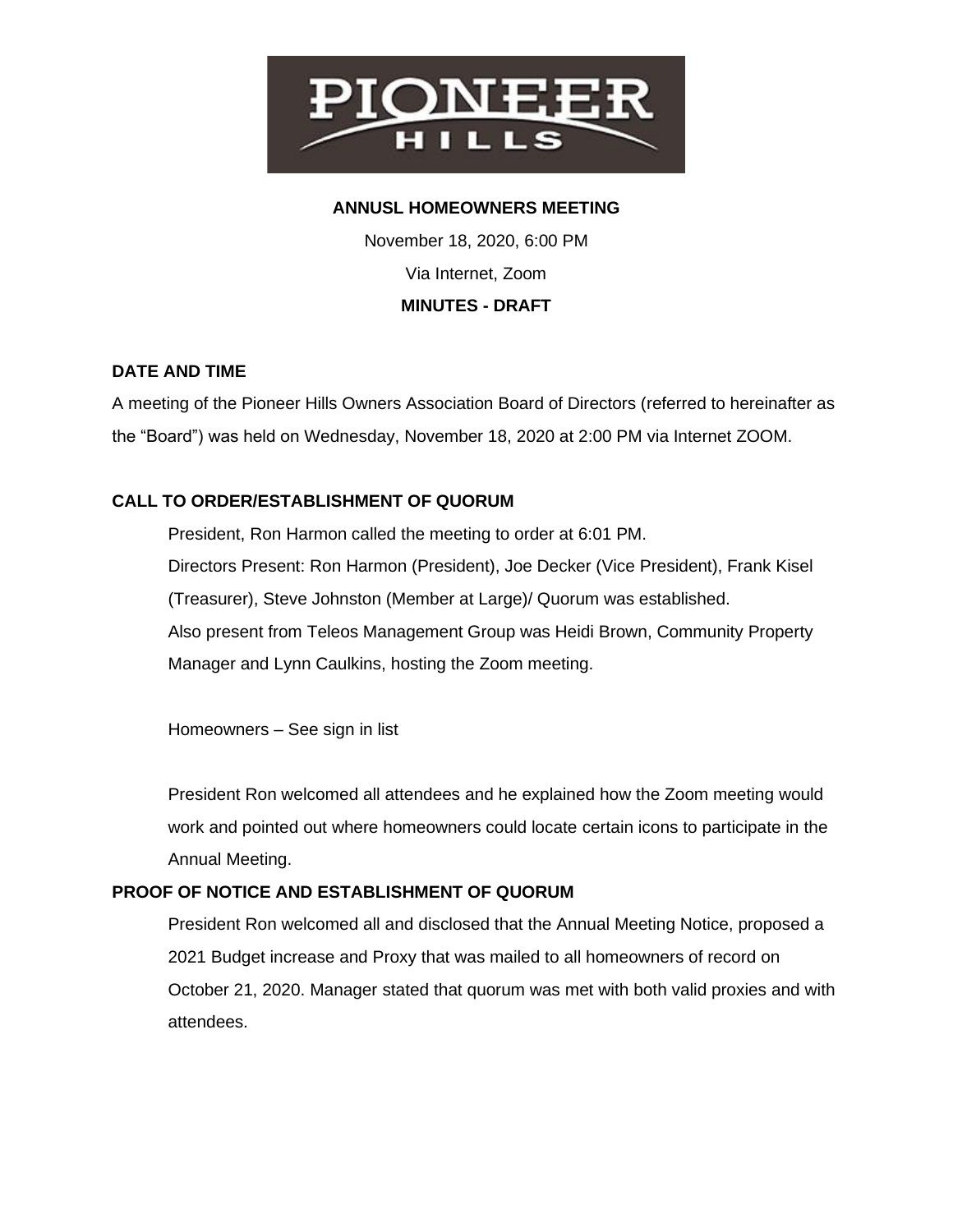

#### **NEW BUSINESS**

**Review of 2020** - President Ron started the evening off by sharing accomplishments made by the Pioneer Hills Community in 2020. Those highlights were: Creating committees, straightening/replacing signage within the community, located Monolith money, park toy replacements, replacement of photocells and 300 bulbs at homes, homeless encampment clean up, Lennar finalizing plantings promised in 2019. He looks forward to a better 2021.

**2021 Budget Ratification** – Director Steve explained the increase in monthly dues by neighborhood.

*Masters Association Budget*: Master discussion was around the \$20.00 increase. This increase is required to maintain and provide maintenance of the native grass areas as well as the wetlands area these items had not been accounted for in previous year budgets. Further discussion followed on the wetlands and concerns of when the property would be transferred to the Metro District. Upon motion duly made by Director Steve, seconded by Homeowner/Director Danielle, and upon vote, the 2021 Master HOA budget was unanimously ratified with the \$20.00 monthly increase.

*Neighborhood III Budget:* Discussion followed on the increase of monthly assessments from \$190.00 to \$200.00 for 2021. Further discussion followed on the reserve study for the townhomes. Upon motion duly made by Director Steve, seconded by Homeowner/Director Frank, and upon vote, the 2021 Townhomes (NIII) budget was unanimously ratified with the \$10.00 monthly increase.

*Neighborhood IV Budget:* Discussion followed on the increase of monthly assessments from \$200.00 to \$210.00 for 2021. Further discussion followed on the reserve study for the paired homes. Upon motion duly made by Director Steve, seconded by Homeowner/Director Joe, and upon vote, the 2021 Paired Homes (NIV) budget was unanimously ratified with the \$10.00 monthly increase.

**Election of Board Members -** Two (2) Board positions (One (1) position in NIII and One (1) position in NIV) and One (1) Member at Large position were up for election. Manager disclosed that quorum had been met both by proxy and homeowners in attendance.